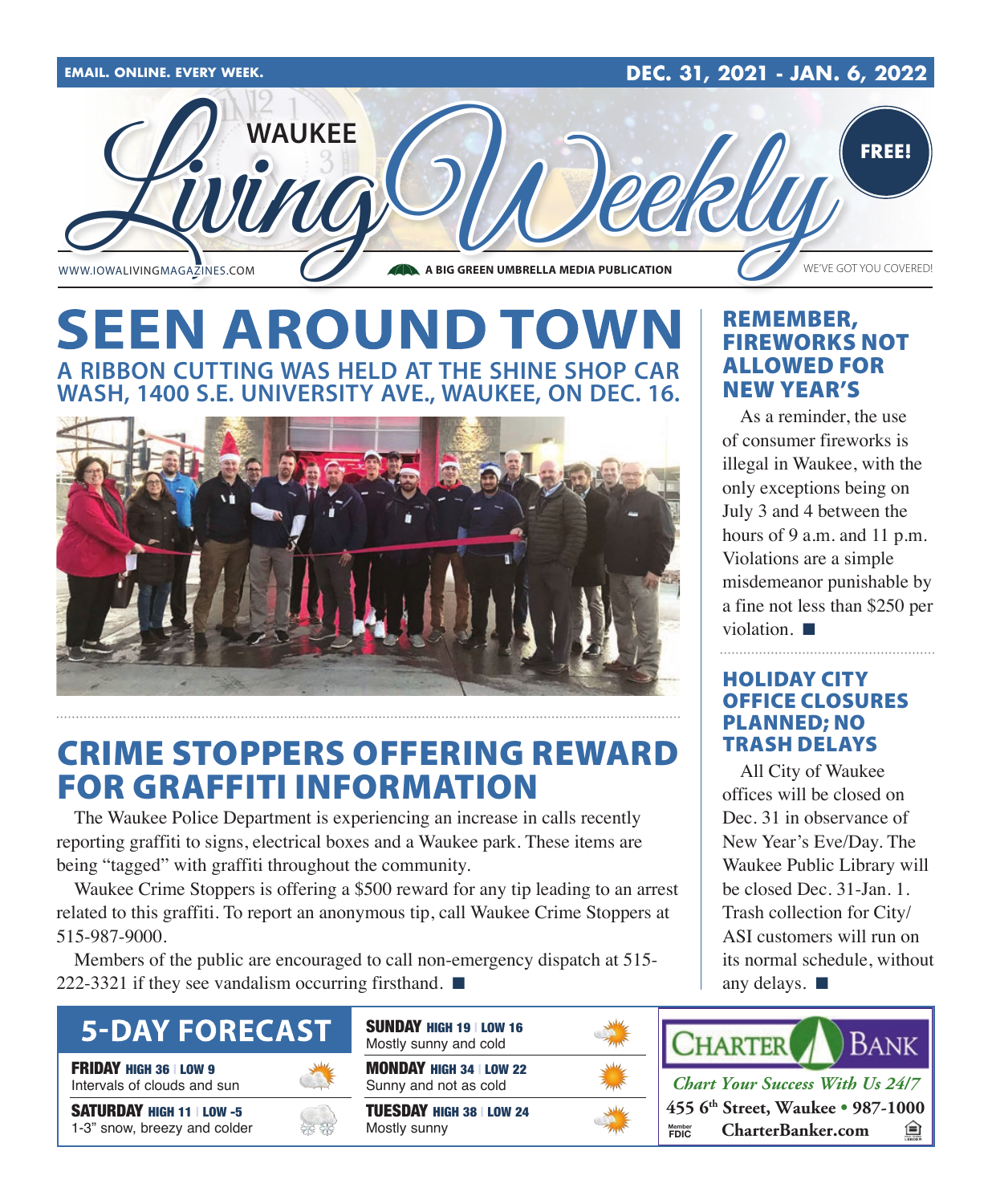FROM THE PUBLISHER

# APPRECIATION. COMMUNITY. LOYALTY.

Well, the Christmas shopping season is over — except for the returns, of course. Hopefully, you were able to purchase products and services from the many local merchants in the area. That effort truly does make a difference.

I am amazed at the sincere appreciation I feel each time I buy something from a local business. The reply is not a robotic thank you, but rather a heartfelt gratefulness for choosing to spend my dollars locally rather than with an online global chain that connects with me only by my credit card number.

With our company being locally owned, we also sincerely appreciate when businesses choose to market with us. It helps us invest in our staff, our facilities, our publications and our communities. We know that local businesses have all kinds of advertising options today and that the out-of-towners swoop in frequently with something bright and shiny and new to sell them.

So with that in mind, I want to say thank you to the hundreds of local businesses that continue to choose to market their goods and services to each of you through our growing family of publications.

Loyalty is said to be a thing of the past, but that's not what we see. We see locally owned business owners and managers who look out for each other, support each other, and buy from each other during good times and bad — and encourage others to do the same. We see smart people who aren't distracted by the fly-by-night media reps who



show up for a few weeks and then disappear, but instead show their support for those who helped them get to where they are. And we see business owners and managers who truly appreciate their customers and their vendors alike, and they don't hesitate to show it. That's appreciation. That's community. That's loyalty.

None of us are perfect, and we can all improve, but I want to thank those in the local business community for being here to serve all of us. We appreciate you.

Happy holidays to all, and thanks for reading.  $\blacksquare$ 

#### **Shane Goodman** President and

bia**areen** 

Publisher Big Green Umbrella Media shane@dmcityview.com 515-953-4822, ext. 305

The printed edition of the Waukee Living Weekly publication will discontinue after this issue. The popular email version will continue with additional local news and information sent to your email inbox once per week for free. You can subscribe or unsubscribe at any time, and, unlike the Big Tech companies, we do not collect or sell your personal data to anyone. Ever. If you have not already signed up, you can do so now at https://greenmailinternetmarketing.com/public\_member\_add. jsp?clientid=00001134 or scan here.

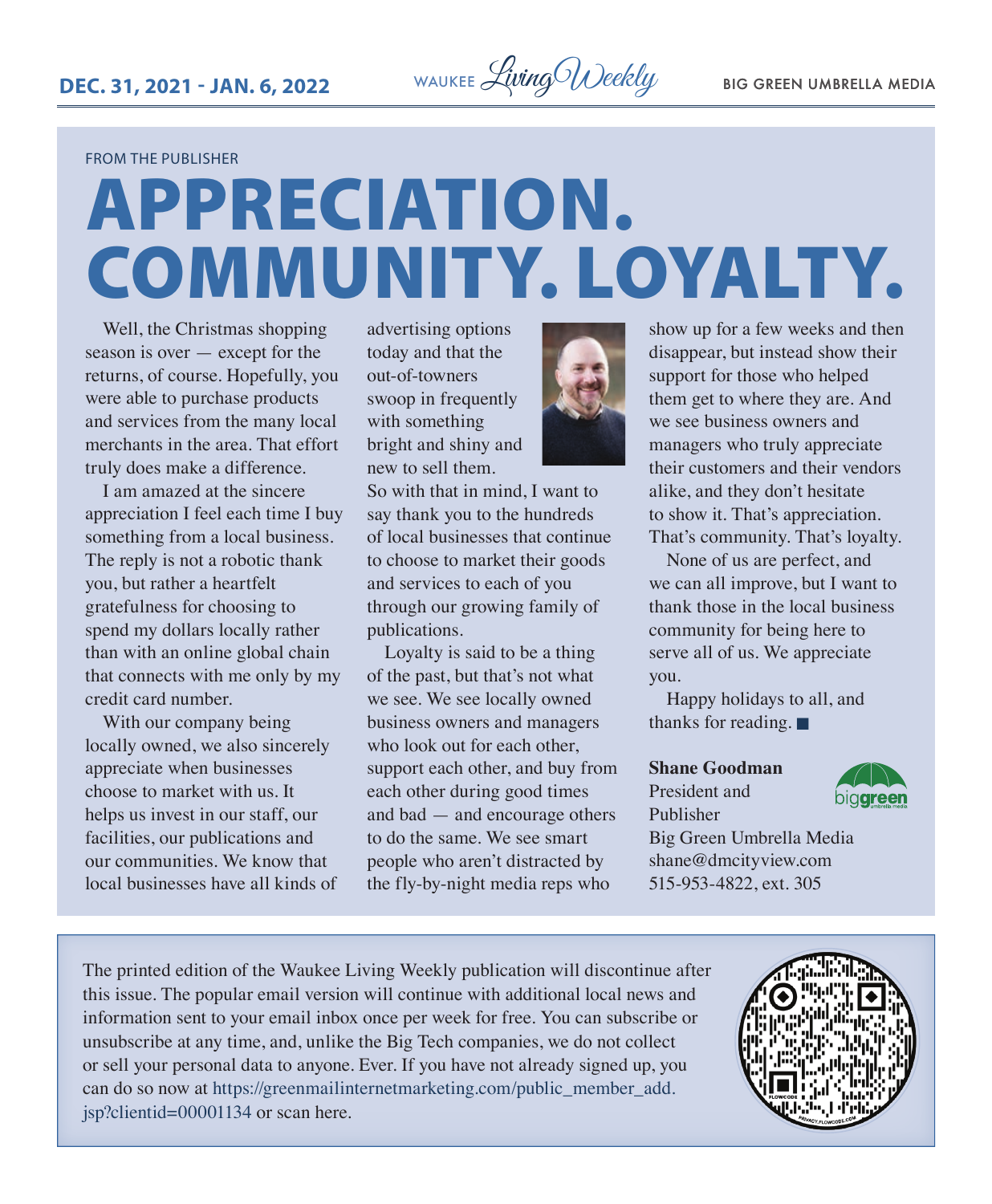BIG GREEN UMBRELLA MEDIA WAUKEE  $\mathcal{L}$ *wing Weekly* **DEC. 31, 2021 - JAN. 6, 2022** 

## **DALLAS COUNTY BOARD OF CONSERVATION PROGRAMS**

#### SHAKE YOUR WINTER BLUES

Looking for a fun way to get out of the house and off the screens? A change of scenery and a shock to the senses is sure to stimulate the mind and body. Explore the outdoors with a hike with a Dallas County Conservation Board naturalist or on your own Monday, Jan. 17, 10-11:30 a.m. or 1-2:30 p.m. at Forest Park Museum and RRVT Spur, Perry. Warm up with a visit to the displays inside the museum. Registration is required, www.dallascountyiowa.gov/conservation (click on Environmental Education then Virtual Nature Exploration Hub, then class of choice) or call 515-465- 3577.

#### CONSERVATION WITH AN OWL

Meet Strix, a rehabilitated barred owl, during a naturalist-led conversation examining the owl species common to Dallas County. The evening version of the program includes an Owl Prowl hike. The program is held various dates January through March at Hanging Rock shelter house, Redfield. Register and check online for specific dates at www.dallascountyiowa. gov/conservation (click on Environmental Education then Virtual Nature Exploration Hub, then class of choice) or call 515-465-3577.

#### STARGAZING AND WINTER CONSTELLATION STORIES

Join a Dallas County Conservation Board naturalist under the star-filled skies to learn how to build and read a star chart, measure distances in the sky to help locate and identify common constellations, and share a few sky stories January through early March at Kuehn Conservation Area, Earlham. Register and check online for specific dates at www.dallascountyiowa. gov/conservation (click on Environmental Education then Virtual Nature Exploration Hub, then class of choice) or call 515-465-3577.

#### BIRD-WATCHING BASICS

Learn the basics of identifying birds from a naturalist on various dates January through early March at Kuehn Conservation Area, Earlham. Follow a path of lawn signs that will describe shape, size and field marks of birds and finish with a visit to the bird blind to test your skills. Binoculars and field guides will be provided. Register and check online for specific dates at www.dallascountyiowa.gov/conservation (click on Environmental Education then Virtual Nature Exploration Hub, then class of choice) or call 515-465-  $3577.$   $\blacksquare$ 

#### CURBSIDE CHRISTMAS TREE COLLECTIONS SET FOR JAN. 3 AND 10

The Christmas tree collection days for the City of Waukee/ASI garbage customers are scheduled for Monday, Jan. 3 and Monday, Jan. 10. Real Christmas trees can be placed on curbs by 7 a.m. Please have all items cleared off of trees before placing them out on the curbs — this includes tinsel and garland. Trees should not be placed in bags.

Residents can also set out yard waste that has accumulated since the Nov. 29 yard waste  $collection$  $\blacksquare$ 



**SIGN UP TO RECEIVE THE DIGITAL EDITION OF WAUKEE LIVING MAGAZINE FREE!**  *Scan the code below, or visit www.iowalivingmagazines.com.*